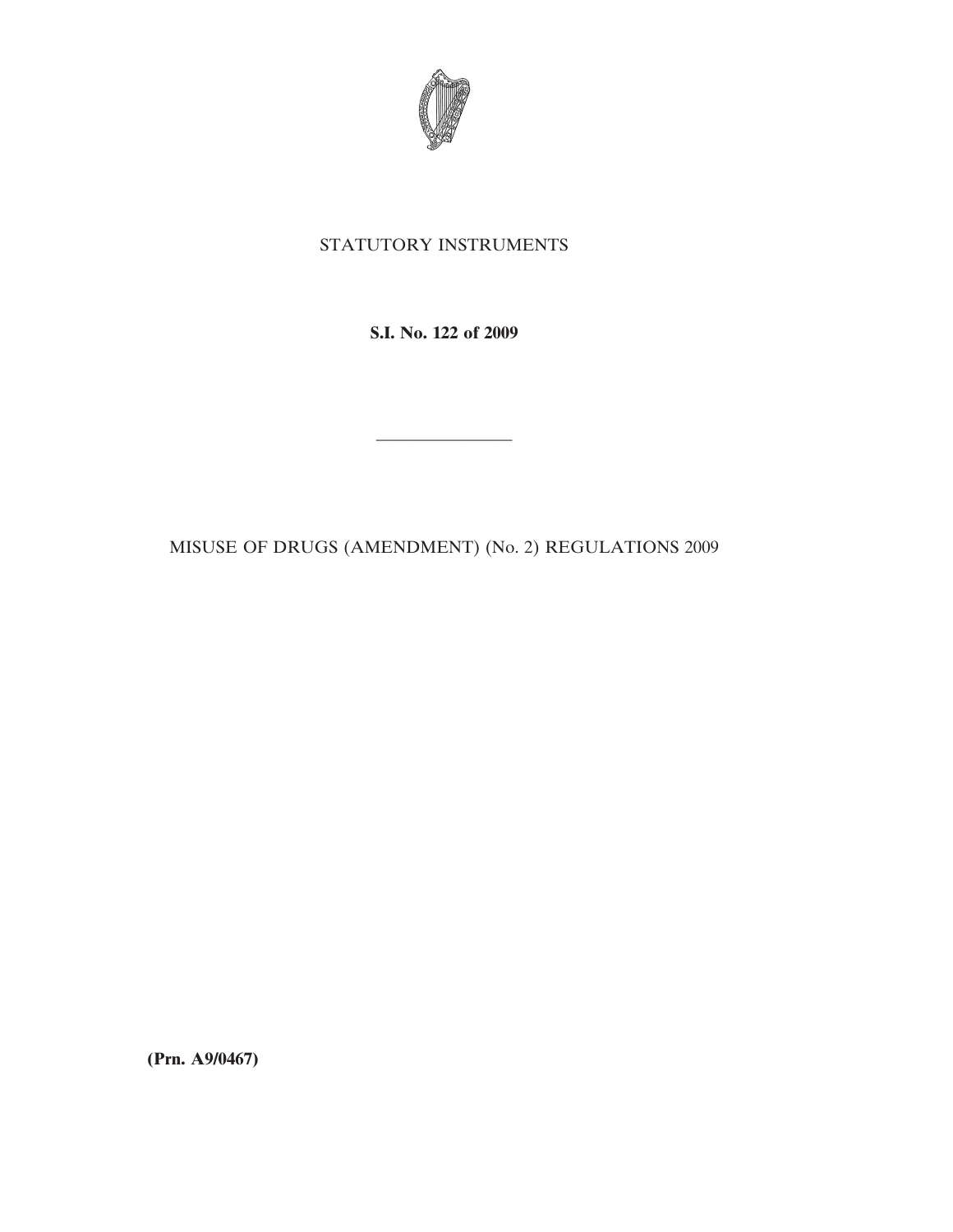## MISUSE OF DRUGS (AMENDMENT) (No. 2) REGULATIONS 2009

I, MARY HARNEY, Minister for Health and Children, in exercise of the powers conferred on me by sections 4, 5, and 38 of the Misuse of Drugs Act 1977 (No. 12 of 1977), as adapted by the Health (Alteration of Name of Department and Title of Minister) Order 1997 (S.I. No. 308 of 1997) and for the purpose of giving effect to Council Decision 2008/206/JHA of 8 March 2008 on defining 1-benzylpiperazine (BZP) as a new psychoactive substance which is to be made subject to control measures and criminal provisions<sup>1</sup>, hereby make the following Regulations:

1. These Regulations may be cited as the Misuse of Drugs (Amendment) (No. 2) Regulations 2009.

2. The Misuse of Drugs Regulations 1988 (S.I. No. 328 of 1988) are hereby amended as follows:

In paragraph 1(*a*) of Schedule 1, before "Bufotenine", there shall be inserted "1-benzylpiperazine (BZP)".

GIVEN under my Official Seal, L.S. 31 March 2009

> MARY HARNEY. Minister for Health and Children.

1 O.J. L. 63, 7.3.2008, p45.

*Notice of the making of this Statutory Instrument was published in "Iris Oifigiu´il" of* 7*th April*, 2009.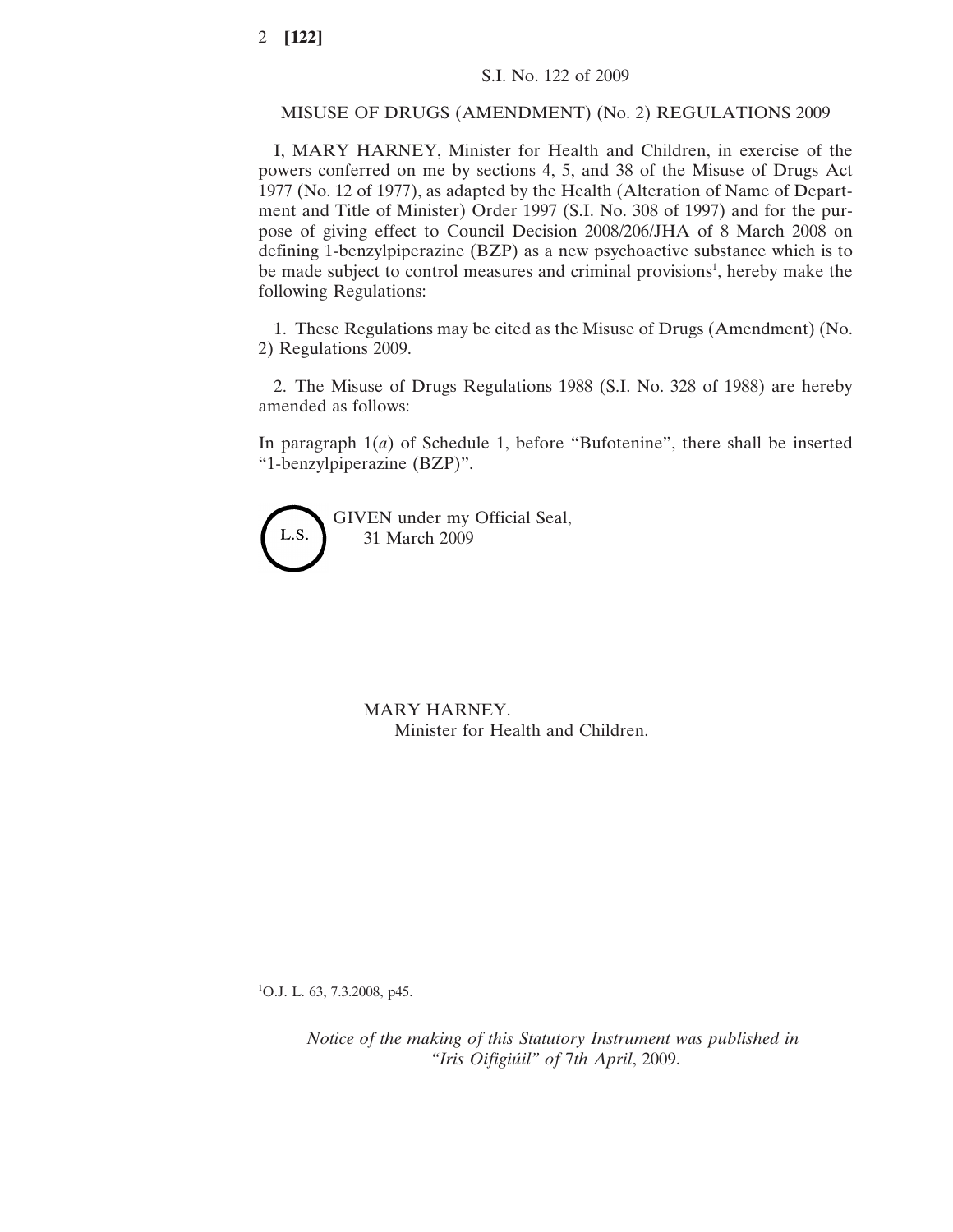**[122]** 3

## EXPLANATORY NOTE.

*(This note is not part of the Instrument and does not purport to be a legal interpretation).*

The effect of this Regulation is to include 1-benzylpiperazine (BZP) within the strict regime of control that applies to those drugs in Schedule 1 of the Regulations.